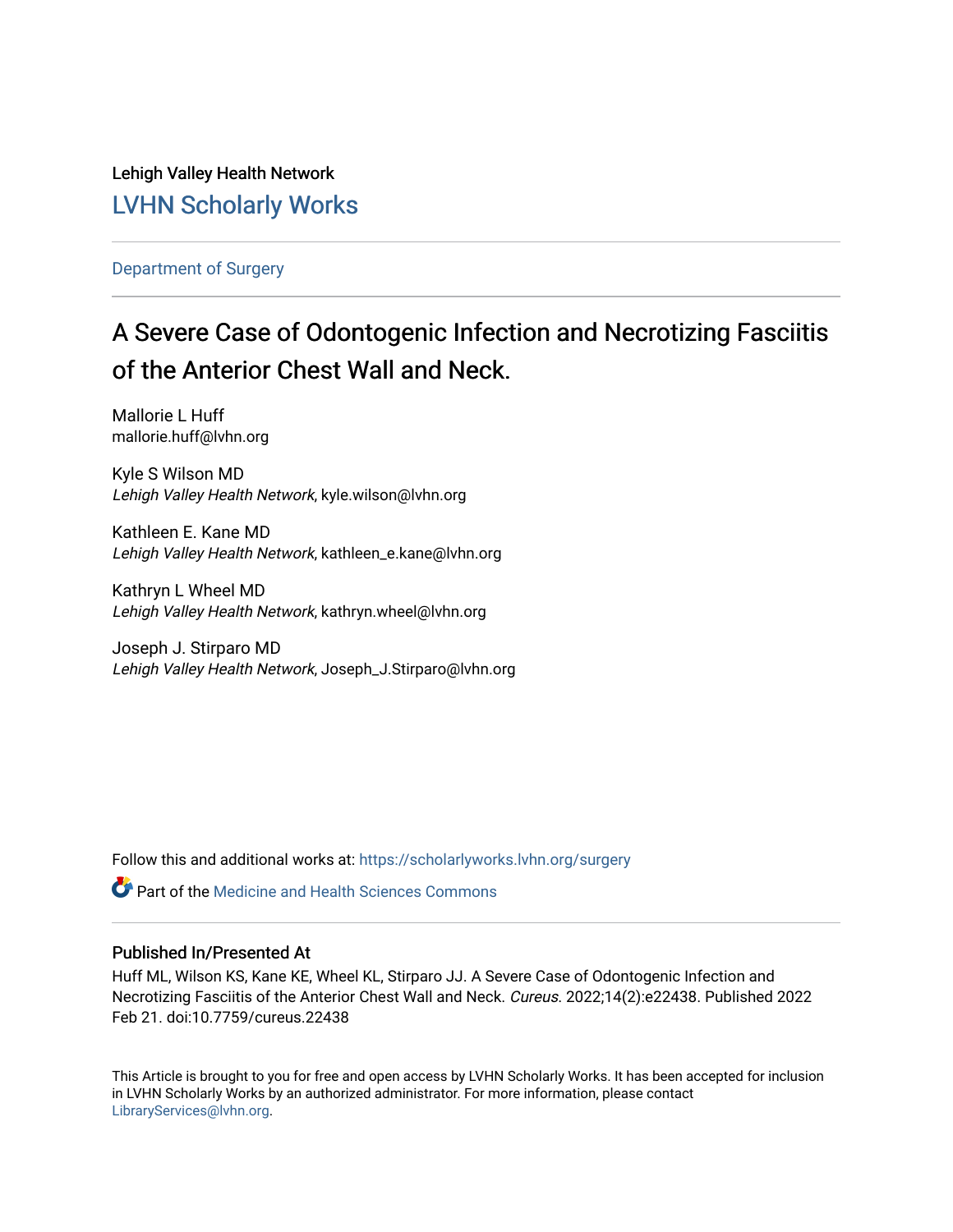Cureus

**Received** 01/21/2022 **Review began** 01/27/2022 **Review ended** 02/11/2022 **Published** 02/21/2022

#### **© Copyright** 2022

Huff et al. This is an open access article distributed under the terms of the Creative Commons Attribution License CC-BY 4.0., which permits unrestricted use, distribution, and reproduction in any medium, provided the original author and source are credited.

## <span id="page-1-0"></span>**A Severe Case of Odontogenic Infection and Necrotizing Fasciitis of the Anterior Chest Wall and Neck**

[Mallorie](https://www.cureus.com/users/231100-mallorie-l-huff) L. Huff  $^1$  , Kyle S. [Wilson](https://www.cureus.com/users/326048-kyle-s-wilson)  $^1$  , [Kathleen](https://www.cureus.com/users/326050-kathleen-e-kane) E. Kane  $^2$  , [Kathryn](https://www.cureus.com/users/326051-kathryn-wheel) L. Wheel  $^1$  , Joseph J. [Stirparo](https://www.cureus.com/users/326052-joseph-stirparo)  $^1$ 

1. Department of Surgery, Division of Trauma and Acute Care Surgery, University of South Florida Morsani College of Medicine/Lehigh Valley Health Network Campus, Bethlehem, USA 2. Department of Emergency and Hospital Medicine, University of South Florida Morsani College of Medicine/Lehigh Valley Health Network Campus, Bethlehem, USA

**Corresponding author:** Kathleen E. Kane, kathleen\_e.kane@lvhn.org

#### **Abstract**

Necrotizing fasciitis is a life-threatening infection that can be rapidly fatal. Early identification and emergent surgical management are essential to minimize morbidity and mortality. This case report describes a 25-year-old male who presented to the emergency department with a three-day history of worsening left lower dental infection and new-onset neck pain and swelling. He received broad-spectrum antibiotics and intravenous fluid resuscitation and underwent computed tomography of the neck and chest. Following intensive care unit admission, he underwent tooth extraction where intraoperative evaluation revealed subcutaneous crepitus. Immediate debridement was performed, revealing copious foul-smelling purulent discharge and necrotic tissue extending over the anterior chest wall and neck. During his hospital course, he underwent multiple debridements to manage the expanding infection. The final tissue defect was substantial, with deep dissection to muscle extending over the entire anterior surface of the rib cage to just inferior to the clavicles. This significant tissue defect was managed with skin grafts, and he was discharged home in stable condition. The patient is doing well almost a year after discharge. The key to our patient's survival was the early identification and debridement of the affected tissue. Our study reinforces the tenants of wound care and aggressive management required to bolster patient odds of survival in the setting of necrotizing fasciitis and underscores the importance of maintaining vigilance in patients presenting with dental infections. This study is unique in that our patient was young, with a past medical history significant for polydrug use, and the area of debridement was substantial.

**Categories:** Emergency Medicine, General Surgery, Trauma

**Keywords:** thoracic wall, thoracic extension, polymicrobial, necrotizing fasciitis, dental focal infection, craniocervical

## <span id="page-1-1"></span>**Introduction**

Necrotizing fasciitis is a rare, life-threatening infection that can become rapidly fatal, with an estimated annual incidence of approximately four in 100,000 [1]. Patients who develop necrotizing fasciitis are typically older, immunocompromised individuals [2]. Diabetes mellitus is the most common predisposing factor and predictor of mortality when dealing with necrotizing fasciitis [2]. The mortality rate for necrotizing fasciitis is approximately 25 percent, increasing to a 50 percent mortality rate with intensive care unit (ICU) admission [1]. However, without surgical intervention, the mortality rate is nearly 100 percent [3].

Necrotizing fasciitis most commonly occurs in the extremities, abdomen, perineum, and buttocks. Craniocervical necrotizing fasciitis (CCNF) is rare, composing 1 to 10 percent of reported cases [3]. The most common etiology of CCNF is an odontogenic infection following a recent dental procedure, maxillofacial trauma, or hygiene neglect. Odontogenic infections are often polymicrobial, include local mouth and skin flora, and are notoriously aggressive [2]. CCNF typically extends inferiorly via anatomical conduits including the carotid sheath, paratracheal fascia, retropharyngeal space, or prevertebral fascia. Thoracic extension of CCNF occurs in 50 percent of CCNF patients and is associated with a 40 percent increase in mortality  $[4,5]$ .

## **Case Presentation**

A 25-year-old man with a history significant for tobacco, marijuana, and methamphetamine use presented to the emergency department with a three-day history of worsening left lower dental infection in the setting of a broken molar with a new-onset neck and chest swelling and redness. In the emergency department (ED), he was found to be febrile (38.5<sup>o</sup>C) and tachycardic (126 BPM) with a leukocytosis of 13.8 thou/cmm (4.5-11) and elevated serum lactate of 5.7 mmol/L (0.5-2.2). His other vitals included a blood pressure of 110/67 mmHg, respiration 19 BrPM, and oxygen saturation of 93% on room air. A chest computed tomography (CT) revealed evidence of diffuse cellulitis with significant body wall edema most prominent in the anterior superior chest and neck (Figures *[1](#page-1-0)*-*[2](#page-1-1)*). He was initiated on ampicillin/sulbactam and vancomycin and admitted to the ICU for resuscitation and airway monitoring out of concern for eminent airway compromise. Initial resuscitation with intravenous fluids resulted in adequate urine output and net five liters positive

#### **How to cite this article**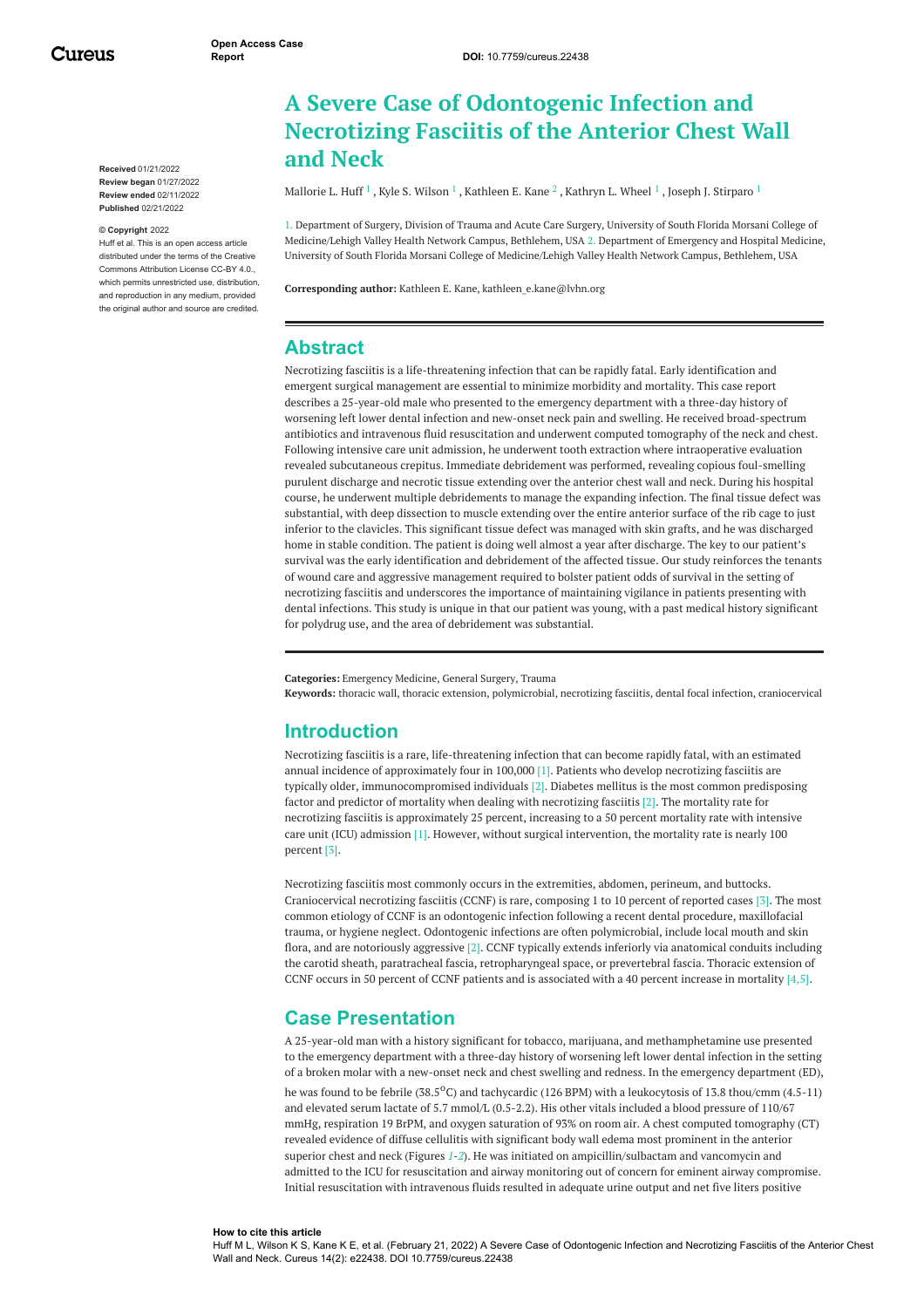#### prior to surgery.

<span id="page-2-0"></span>

#### **FIGURE 1: Computed tomography of the chest on admission without contrast.**

Axial view showing significant diffuse body wall edema with reticulation of subcutaneous tissue (arrows).



## **FIGURE 2: Computed tomography of the head and neck on admission with intravenous contrast.**

Axial section (A) showing a small contrast-enhancing mass consistent with abscess (arrow). Coronal section (B) showing extensive reticulation within the subcutaneous soft tissues, reflecting diffuse cellulitis (arrow).

An oral surgery consult identified a dental abscess with draining purulence distal to tooth number 19, noting that the left submandibular space was firm to touch. Incision and drainage of the left and right submandibular space and submental space were performed with the extraction of teeth 16, 18, and 19.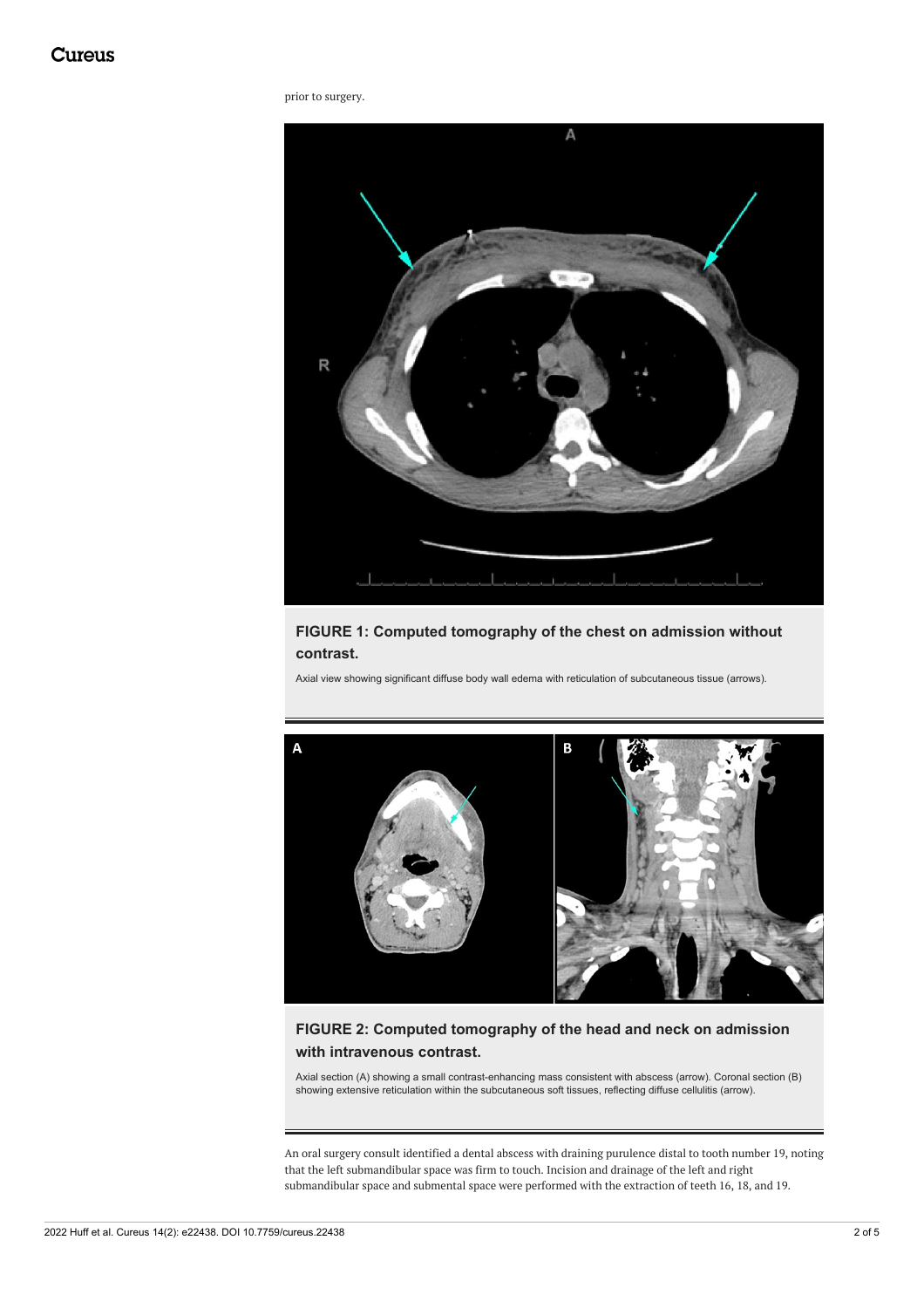Copious purulent discharge was expressed and sent for cultures. Quarter-inch Penrose drains were placed in the bilateral submandibular spaces, the submental space, and between the bilateral submandibular spaces and the submental space. Intraoperatively, subcutaneous crepitus was appreciated over the neck and left anterior chest. An incision was made, revealing significant foul-smelling purulent discharge and liquidated necrotic tissue, confirming the diagnosis of necrotizing fasciitis. Trauma surgery was immediately contacted for intraoperative consultation as they were already consulted on the case given the potential for airway compromise. The chest incision over the left anterior chest wall was deepened to the level of fascia and opened widely, debriding all necrotic fascia and overlying tissue until healthy bleeding tissue was visible. The wound was packed with a betadine-soaked gauze dressing and dry dressings with a plan for second-look surgery the following day (Figure *[3A](#page-2-0)*).



#### **FIGURE 3: Debridement area as documented 1-day status post first debridement, prior to second-look surgery (A) and immediately following the final debridement (B).**

Disclaimer: Photoshop was used to remove unique skin markings to preserve patient confidentiality, but the wound beds were not digitally altered.

Following the initial debridement, he returned to the ICU where he remained sedated with an endotracheal tube and ventilator support as his condition stabilized. The endotracheal tube was later replaced with tracheostomy tube. Wound cultures revealed a polymicrobial infection with aerobes and anaerobes including viridans streptococci (*Streptococcus anginosus*), *Cutibacterium acnes* (*propionibacterium*), and *Peptostreptococcus asaccharolyticus*. The infectious disease service was consulted for antibiotic management, and he was placed on ampicillin-sulbactam and vancomycin as guided by culture sensitivity. He returned to the operating room seven times for additional debridement and washout of his chest wall with temporizing vac-assisted closure with negative pressure wound therapy (NPWT) to promote wound drainage and granulation tissue formation. His postoperative course was complicated by hematoma formation, requiring operative intervention, and anemia requiring blood transfusion. The patient was found to be HIV-negative.

After 18 days of NPWT with excellent granulation tissue formation, split-thickness skin grafts (STSG) were harvested from his bilateral lower legs and adhered with staples to the chest wall. In total, the repair required 46 cm by 50 cm of graft for repair (Figure *[3](#page-2-0)*). A wound vac was placed and maintained for seven additional days; and, upon removal, 90 percent of the graft was adherent. Ultimately, the patient was discharged home with a wound vac to be maintained with home health visits. Now, a year from discharge, he has fully healed and is doing well.

## **Discussion**

There are significant challenges in managing patients with CCNF, especially because early identification and treatment are key for improved prognostication. As the initial stages of necrotizing fasciitis are nonspecific and overt signs of sepsis are not present, identification in a medical setting may not occur until the disease has progressed significantly [5]. Misdiagnosis or delayed diagnosis is common and leads to ineffective resource use as well as a worse prognosis [1].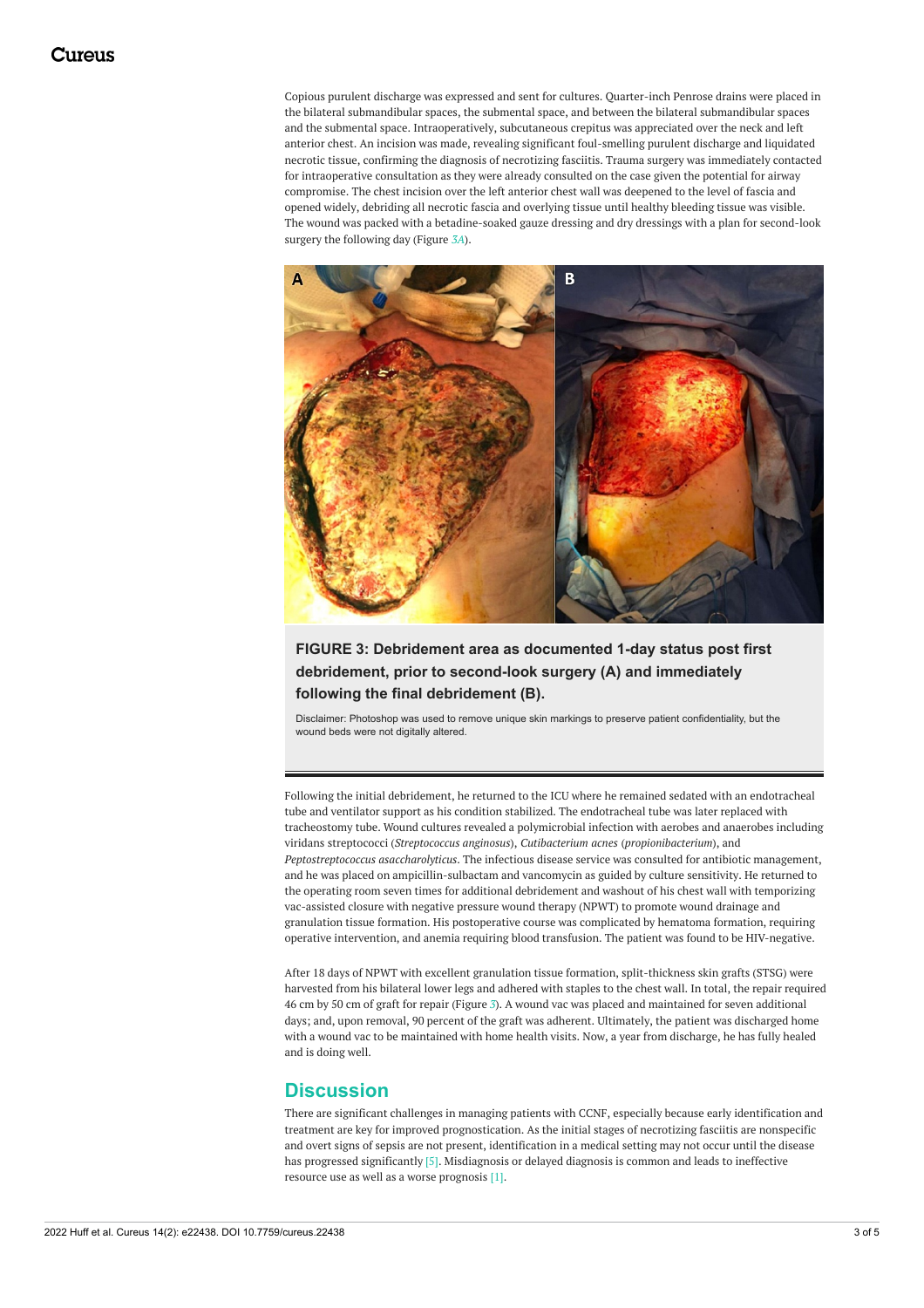It is universally agreed that prompt, aggressive surgical debridement with removal of all affected or at-risk tissue and initiation of broad-spectrum antibiotics are essential in improving patient outcomes [1,2,5]. It is also estimated that up to 80 percent of patients who died as a direct result of necrotizing fasciitis had significant delays in diagnosis and operative intervention  $[6]$ . The most important factor in the management of patients with necrotizing fasciitis is immediate aggressive surgical debridement [7]. High-dose broadspectrum antibiotics, while an essential component in the management of necrotizing fasciitis, are an adjuvant to surgical debridement. As local coagulation limits tissue perfusion in affected areas, antibiotics alone are insufficient to be an independent cure but can limit the spread of infection to vulnerable tissues.

CCNF offers unique challenges in patient management such as airway obstruction, carotid artery occlusion, jugular vein thrombosis, mediastinitis, pneumonitis, and pleural effusion due to its proximity to vital anatomical structures [4]. There should be a low threshold for intubation when dealing with CCNF, as local swelling can lead to obstruction of the trachea and airway collapse [8]. Further, as serial debridement is often required, early tracheostomy is recommended to prevent damage secondary to long-term endotracheal tube use [3].

Reconstruction after necrotizing fasciitis can be challenging as extensive skin and soft-tissue loss can create massive tissue defects with potentially compromised vascular supply. Further, wound healing may be delayed in the setting of poor nutritional status, and wound complications, including hematoma formation, are common [2,5]. In our patient's case, NPWT was a highly successful temporizing closure that aided future reconstructive efforts. His wound beds exhibited excellent granulation tissue formation prior to grafting and STSG was highly successful with 90 percent graft uptake on the first attempt. We attribute this noncomplicated reconstruction to consistent use of NPWT throughout the patient's hospital stay, our patient's young age, and lack of comorbidities.

## **Conclusions**

Early identification of necrotizing fasciitis with immediate surgical intervention is essential in improving patient outcomes. This can be challenging since initial symptoms of necrotizing fasciitis are nonspecific. The highly aggressive nature of odontogenic infections and CCNF's proximity to vital structures in the head and neck further increase the importance of rapid diagnosis and complicate its management. Given that patients with CCNF are typically elderly males with preexisting immunocompromised status, our report of a young man without significant past medical history is highly unusual. Our study reinforces the tenants of rapid diagnosis, aggressive surgical management, and principles of infection control and wound care required to bolster patient odds of survival in the setting of necrotizing fasciitis.

## **Additional Information**

#### **Disclosures**

**Human subjects:** Consent was obtained or waived by all participants in this study. **Conflicts of interest:** In compliance with the ICMJE uniform disclosure form, all authors declare the following: **Payment/services info:** All authors have declared that no financial support was received from any organization for the submitted work. **Financial relationships:** All authors have declared that they have no financial relationships at present or within the previous three years with any organizations that might have an interest in the submitted work. **Other relationships:** All authors have declared that there are no other relationships or activities that could appear to have influenced the submitted work.

#### **Acknowledgements**

The authors would like to acknowledge Joanna Schwab, BA and Andrew Ferdock, BS for editing and submission assistance.

## **References**

- 1. Audureau E, Hua C, de Prost N, et al.: Mortality of necrotizing fasciitis: relative influence of individual and [hospital-level](https://dx.doi.org/10.1111/bjd.15615) factors, a nationwide multilevel study, France, 2007-12. Br J Dermatol. 2017, 177:1575-82. [10.1111/bjd.15615](https://dx.doi.org/10.1111/bjd.15615)
- 2. Gore MR: [Odontogenic](https://dx.doi.org/10.1186/s12901-018-0059-y) necrotizing fasciitis: a systematic review of the literature . BMC Ear Nose Throat Disord. 2018, 18:14. [10.1186/s12901-018-0059-y](https://dx.doi.org/10.1186/s12901-018-0059-y)
- 3. Gunaratne DA, Tseros EA, Hasan Z, et al.: Cervical necrotizing fasciitis: systematic review and analysis of 1235 reported cases from the literature. Head Neck. 2018, 40:2094-102. [10.1002/hed.25184](https://dx.doi.org/10.1002/hed.25184)
- 4. Bahu SJ, Shibuya TY, Meleca RJ, Mathog RH, Yoo GH, Stachler RJ, Tyburski JG: Craniocervical necrotizing fasciitis: an 11-year experience. Otolaryngol Head Neck Surg. 2001, 125:245-52. [10.1067/mhn.2001.118182](https://dx.doi.org/10.1067/mhn.2001.118182)
- 5. Mao JC, Carron MA, Fountain KR, Stachler RJ, Yoo GH, Mathog RH, Coticchia JM: [Craniocervical](https://dx.doi.org/10.1016/j.amjoto.2007.12.007) necrotizing fasciitis with and without thoracic extension: management strategies and outcome. Am J Otolaryngol. 2009, 30:17-23. [10.1016/j.amjoto.2007.12.007](https://dx.doi.org/10.1016/j.amjoto.2007.12.007)
- 6. Raksha R, Varsha S, Rajagopalan S: Necrotizing soft tissue infection at an uncommon site following tooth extraction. Int Surg J. 2019, 6:4557-9. [10.18203/2349-2902.isj20195431](https://dx.doi.org/10.18203/2349-2902.isj20195431)
- 7. Maria A, Rajnikanth K: Cervical [necrotizing](https://dx.doi.org/10.4103/0975-5950.79215) fasciitis caused by dental infection: a review and case report . Natl J Maxillofac Surg. 2010, 1:135-8. [10.4103/0975-5950.79215](https://dx.doi.org/10.4103/0975-5950.79215)